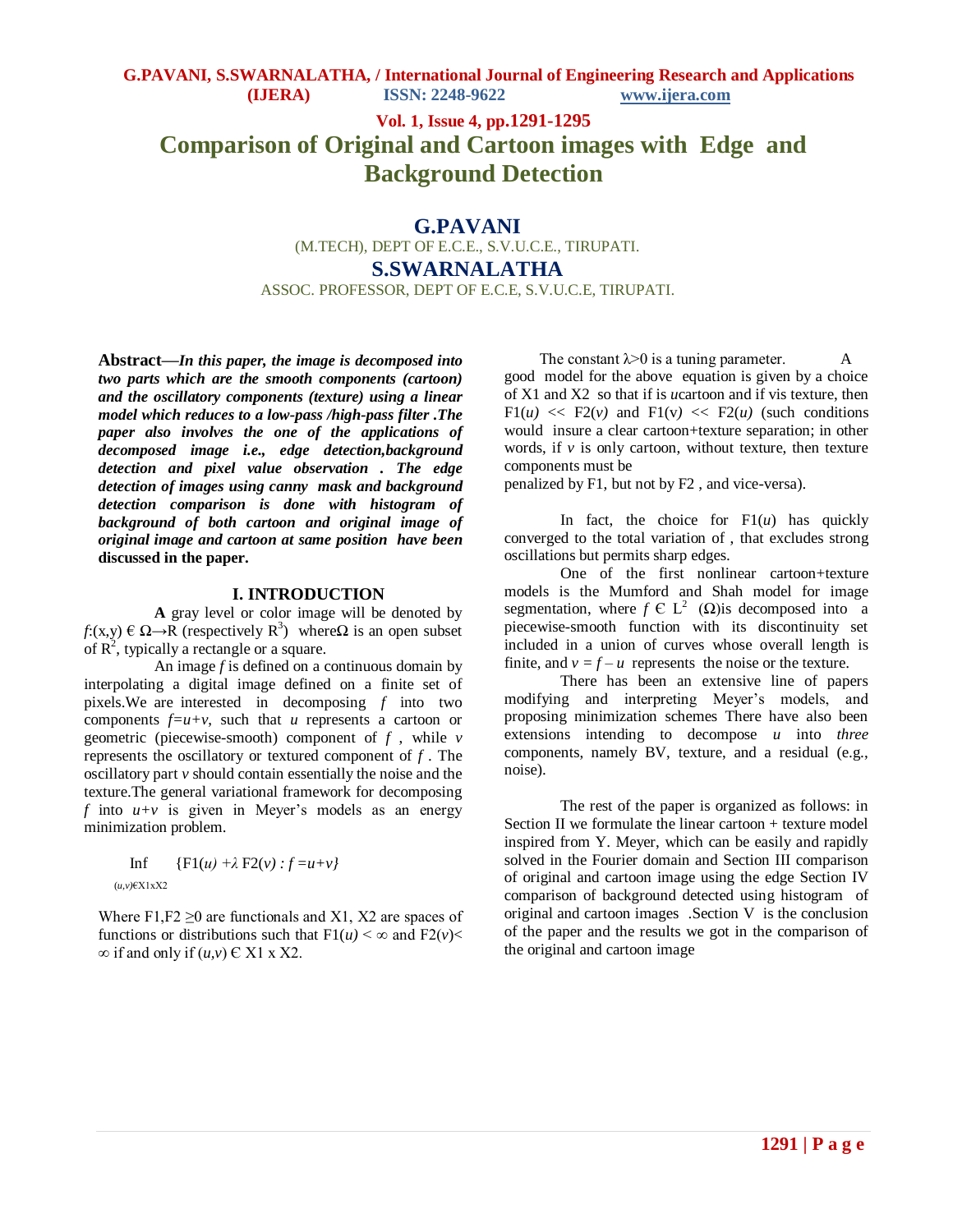**Vol. 1, Issue 4, pp.1291-1295**

## **.II. LINEAR VERSION OF MEYER'S MODEL**

 In view of the multiplicity and complexity of nonlinear models, it seems reasonable to first fix as a reference the best linear model. Separation of scales in images is classically obtained by applying a complementary pair of low-pass and high-pass filters to the data *f*, namely  $u = \text{LPF}(f)$ , and then  $v = u + v =$  $HPF(f)$ . The TV- $H^1$  model is easily linearized by replacing the total variation ∫│D*u*│by the Dirichlet integral  $\int |Du|^2$ . Then the most natural variational linear model associated with Meyer's ideas is  $H^1 - H^1$ . Indeed, is  $H<sup>-1</sup>$  dual to  $H<sup>1</sup>$ , in the same way as G is dual to BV. The low-pass filter  $f \rightarrow u$  is obtained by the minimization

min  $\{\sigma^4\}$   $\|Du\|^2$  +  $\|f-u\|^2$  H<sup>-1</sup> } (1)

This model can be compared with the classical Tikhonov quadratic  $H^1 - L^2$ 

Minimization  $\min \ \{ \sigma^2 \int Du^2 + \int (f - u)^2 \}$ 

*<sup>u</sup>*

 *<sup>u</sup>* which is equivalent in the Fourier domain to the low-pass filter  $u^{\wedge}=1/(1+(\frac{2\pi\sigma\xi}{})^2)$  *f*<sup>1</sup>. This Wiener filter is known to remove high -frequency components due to the edges of , and not only those due to oscillations



Fig.1 : jpeg image

Fig.2 grayscale image of fig1



Using the Fourier transform in (1), the H<sup>1</sup> seminorm of *u* is and the H<sup>-1</sup> seminorm of v is  $\int Du^2 =$  $\int$  (  $2\pi\sigma\xi$ )<sup>2</sup> u<sup> $\wedge$ </sup>( $\xi$ )<sup>2</sup>. This implies in particular that  $u - f = v$ has zero mean, since feasible solutions satisfy  $v^{\wedge}(0)=0$ . Minimizing

this quadratic functional (1) in *u* yields in Fourier the unique solution  $u^{\wedge} = L^{\wedge}{}_{\sigma} f^{\wedge}$ , where

$$
L^{\wedge}_{\sigma}(\zeta) = 1/(1 + ((2\pi\sigma\zeta)^4)
$$

The meaning of the parameter  $\sigma$  is now easily explained: if the frequency *ξ* is significantly smaller than 1/2πσ, then the *ξ* frequency is kept in *u*, while if  $\zeta$  is significantly larger than 1/*2πσ*, then the frequency *ξ* is considered as a textural frequency and attributed to *v*. Thus, the solution  $(u, v) = (L_{\sigma^*} f, (Id - L_{\sigma})^* f)$ 

is nothing but a pair of complementary low-pass and high-pass filters. Note that as  $\sigma \rightarrow 0$ ,  $L_{\sigma} \rightarrow Id$ , We will also consider

the filter  $K_{\sigma}$ , where  $K^{\wedge}{}_{\sigma}$  ( $\xi$ ) = e<sup>-((2πσζ)</sup><sup>4)</sup>, which behaves still more like the characteristic function of the ball centered at zero with radius 1/*2πσ.*

It is worth mentioning that related linear and nonlinear three-term decompositions  $f = u + v + w$  based upon the  $H^1$  -  $H^{-1}$  duality the linear case is the  $(H^1, H^0,$  $\overline{H}^{-1}$ ) decomposition, while the nonlinear decomposition uses piecewise (where piecewise  $H^1$  is the SBV space for the cartoon, combined with piecewise  $H<sup>1</sup>$  for the texture).

The cartoon and texture of decomposed image is shown below :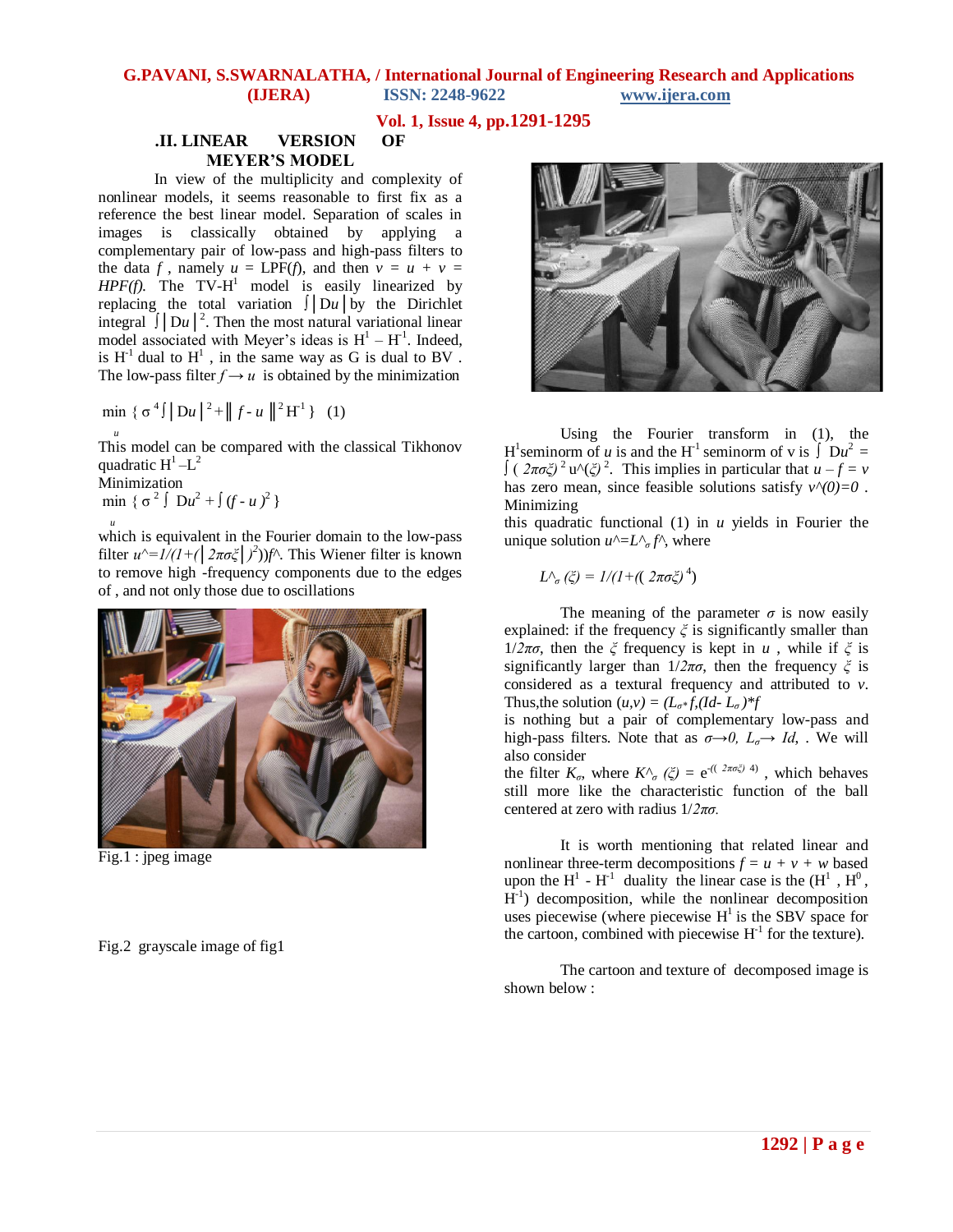# **Vol. 1, Issue 4, pp.1291-1295**

(a)

(b)

Fig 3 (a & b) are the cartoon and the texture of image in fig.2.

 The cartoon and the texture images are obtained from the linear Meyer's model with the sigma value of 1.5 different authors in different papers.

# **III. EDGE DETECTION**

Edge detection is one of the applications of the decomposed images. The edge detection of the original image *f* is done using the canny edge detection and similarly the edge detection was done for the cartoon image *u. T*he edge detected image of original and cartoon are shown below.

Fig5. canny edge detection of original image

Fig.6. canny edge detected images of cartoon images of jpeg images. The cartoon is with sigma 1.5.

If we observe the canny edge detected orginal and the





cartoon image the number of edges in the cartoon detected image are less compared with the original edge detected image .

The reason is that the edge due to the texture or the oscillatory components of the image are not seen in the decomposed cartoon image.

 Therefore the number of edges are reduced in the cartoon image.

# **IV. BACKGROUND DETECTION**

The background is detected for the original and cartoon images and the histogram of the background of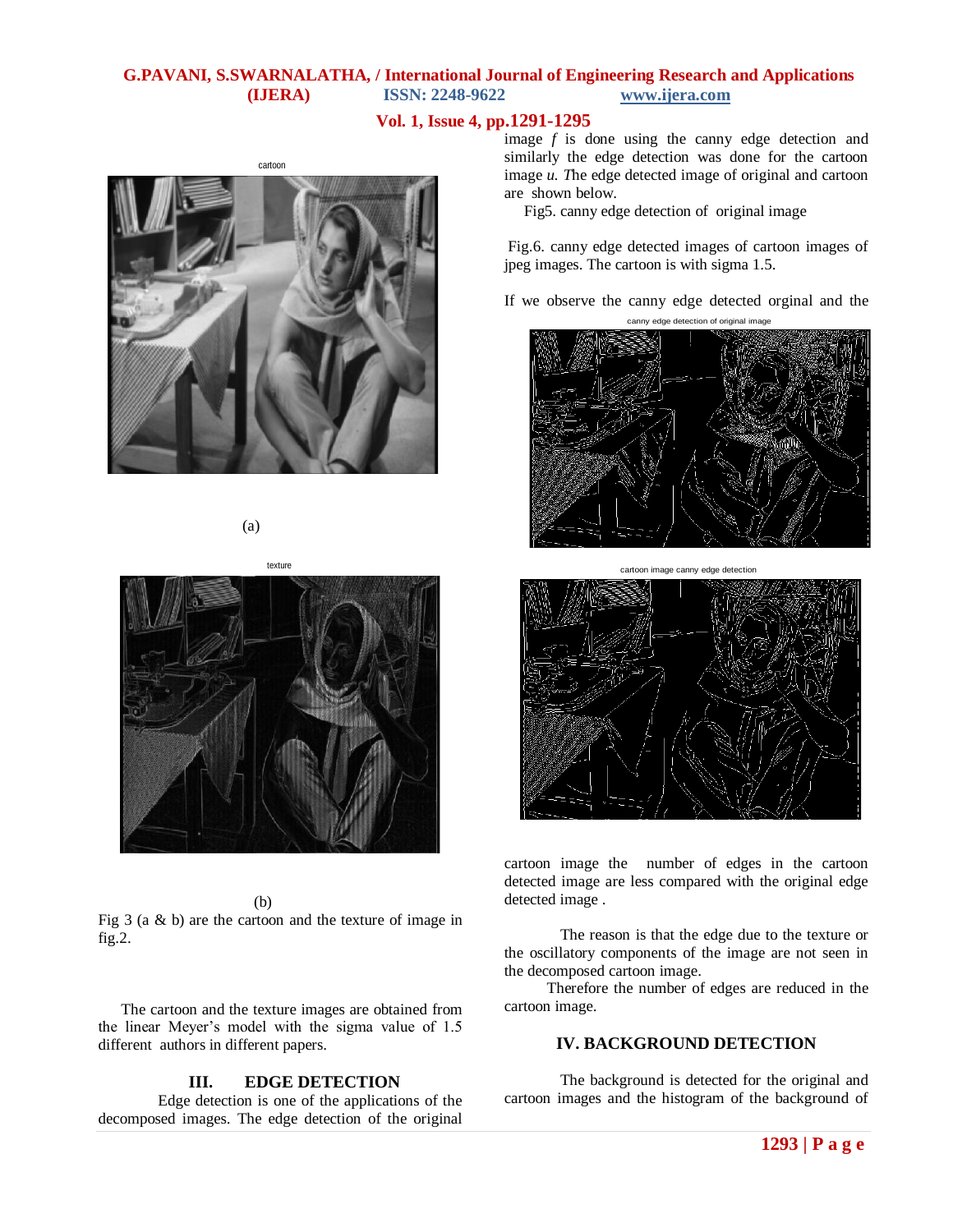## **Vol. 1, Issue 4, pp.1291-1295**

original and cartoon images are used for the comparison of the images.



7(a).histogram of original image background



7(b). histogram of cartoon image background

From the above histogram we can observe that the contrast of the original image is less compared with the contrast level of the cartoon image.

#### **V. CONCLUSION**

We can conclude that the image can be decomposed into two parts the smooth and the oscillatory components called cartoon and the texture. In this the Meyer's model linear lowpass/highpass model is used for the decomposition of the image. The disadvantage with this model is if we increase the sigma value of the lowpass filter  $L(\sigma)$  the cartoon undergoes blurring. This has been overcomed by using the nonlinear filter model . we also discussed the edge and background detection of the original and the cartoon image of a particular image. From the images we can say that the edge in the cartoon edge detected image are less when compared with the edge detected image of the original image as the edges occurring due to the texture components have been filtered in the cartoon edge detected image. Here the edge detection is done using canny mask the detection is also done using prewitt and the sobel masks which improves the edge detection further.

 The background detection for the original and cartoon image are analysed using the histogram of the background . From the histogram we can observe that the contrast of the original image is less compared with the cartoon image because the gray level is extended greater than 200. In addition to the edge detection and background detection the pixel values are also observed in our experiment and we observed that the pixel value of original image at a particular region is higher in value compared with the cartoon image pixel value at the same region as that of the original value.

#### **REFERENCES**

 $[1]Fast$  Cartoon + Texture image filters

[1] W. K. Allard, "Total variation regularization for image denoising, I.

Geometric theory," SIAM J. Math. Anal., vol. 39, no. 4, pp. 1150–1190,

2008.

[2] L. Ambrosio, "Variational problems in SBV and image segmentation,"

Acta Appl. Math., vol. 17, no. 1, pp. 1–40, 1989.

[3] L. Ambrosio, N. Fusco, and D. Pallara, Functions of Bounded Variation

and Free Discontinuity Problems. London, U.K.: Oxford Univ. Press,

2000.

[4] F. Andreu-Vaillo, V. Caselles, and J. M. Mazón, Parabolic Quasilinear

Equations Minimizing Linear Growth Functionals. Cambridge, MA:

Birkhauser, 2004.

[5] G. Aubert and J. F. Aujol, "Modeling very oscillating signals. Application

to image processing," Appl. Math. Optim., vol. 51, no. 2, pp.

163–182, 2005.

[6] G. Aubert and L. Vese, "A variational method in image recovery," SIAM

J. Numer. Anal., vol. 34, pp. 1948–1979, 1997.

[7] J. F. Aujol, G. Aubert, L. Blanc-Féraud, and A. Chambolle, "Image

decomposition. Application to SAR images," Lecture Notes Comput.

Sci., vol. 2695, pp. 297–312, 2003.

[8] J. F. Aujol, G. Aubert, L. Blanc-Féraud, and A. Chambolle, "Image